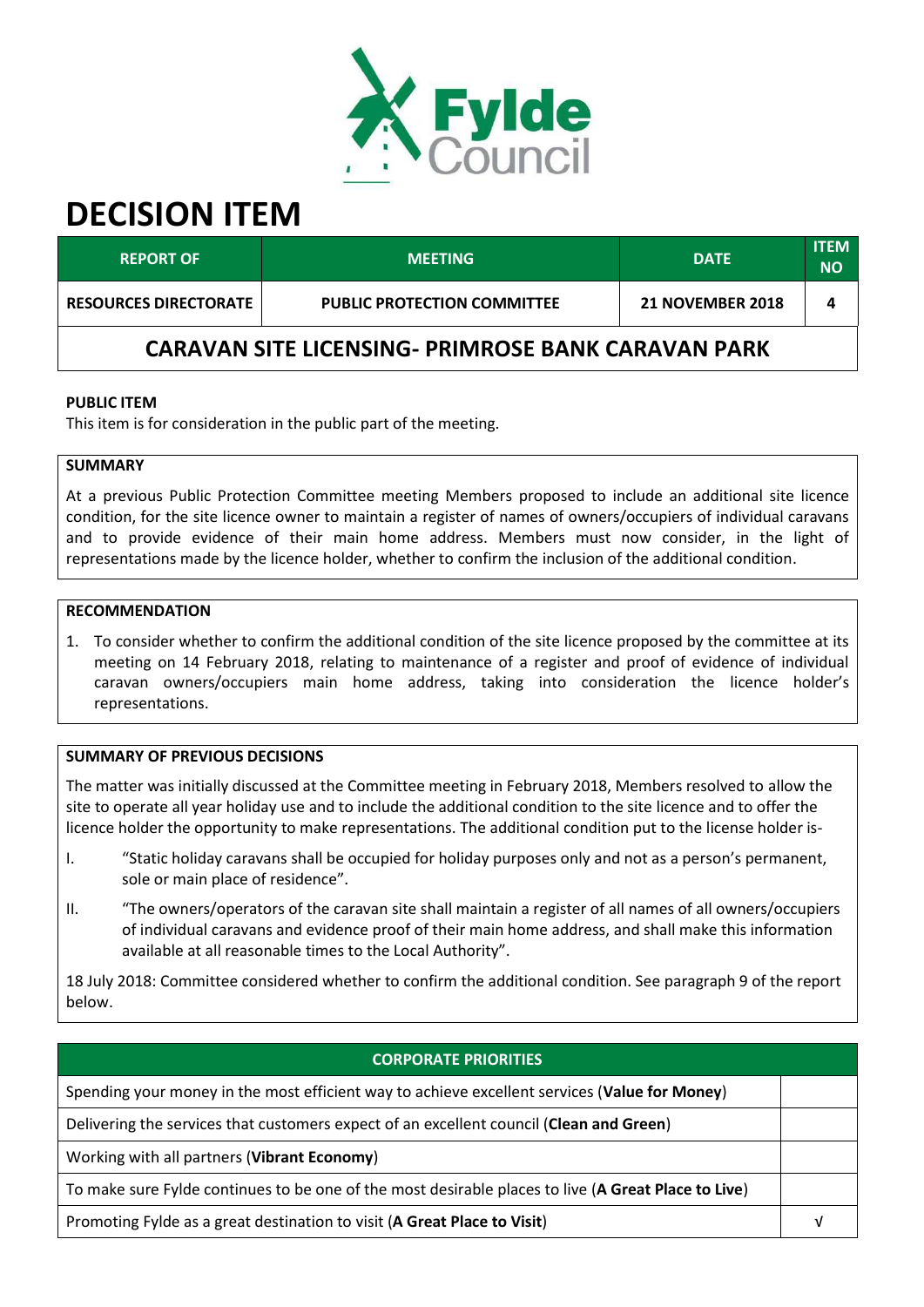# **REPORT**

# **BACKGROUND**

- 1. Primrose Bank Caravan Park, at High Moor Farm, Singleton Road, Weeton, is licenced by the council as a caravan site under the Caravan Sites and Control of Development Act 1960. Until earlier this year, the licence was subject to a condition requiring that the site be not used between 15 January and the last day of February in each year.
- 2. That condition was removed from the licence following an application from the licence holder, which the committee considered 14 February 2018. The effect was that the site licence now allows all year round use. However, a condition of the licence continues to require that caravans on the site be used solely as static holiday caravans.
- 3. The site benefits from two planning permissions (13/0531 and 15/0772) which permit touring caravans to be replaced by static caravans and allow caravans to be occupied for 12 months of the year. Conditions under the planning permissions require the caravans to be occupied for holiday purposes only and as not as a person's permanent, sole or main place of residence, and further require the owners/operators to maintain a register of names of all owner/occupiers and their main home addresses and to make this information available at all reasonable times to the Local Planning Authority. The reasons as stated in both permissions for these conditions include to ensure that the site is not occupied by owners as their permanent residential home.

# THE PROPOSED ADDITIONAL CONDITION

- 4. When the committee removed the restriction from the site licence to allow all year round use, they were minded to include an additional condition to the site licence. The condition which the committee were minded to add to the site licence was as follows-
	- $\mathbf{L}$ "Static holiday caravans shall be occupied for holiday purposes only and not as a person's permanent, sole or main place of residence".
	- $II.$ "The owners/operators of the caravan site shall maintain a register of all names of all owners/occupiers of individual caravans and evidence proof of their main home address, and shall make this information available at all reasonable times to the Local Authority".

The additional condition would reproduce the requirements of the planning conditions, save that it adds further requirements to 'evidence proof of' the main home address of owners and occupiers, and to make that proof available to the local authority. The first additional condition duplicates the effect of the existing licence condition referred to in paragraph 2.

#### THE LICENCE HOLDER'S REPRESENTATIONS

- 5. Under section 8(1) of the 1960 act, a local authority must, before exercising their powers to alter the conditions of an existing site licence, afford to the holder of the licence an opportunity of making representations. Accordingly, the licence holder was consulted about the proposed additional condition.
- 6. They responded, that the wording for the site licence is ok except it may be better to change the reading of point II to read the following "The owners/operators of the caravan site shall maintain a register of names and address of all owners/occupiers of individual caravans and, on request from an authorised officer from Fylde Borough Council, provide proof of this address". Otherwise, the response continued, the licence holder would spend an awful lot of time gathering evidence from all owners which would not be used. The licence holder subsequently consolidated its representations in a letter dated 26 March, which is appended to this report.
- 7. The licence holder has been invited to attend or be represented at the meeting to amplify its representations and to assist members with any further information.